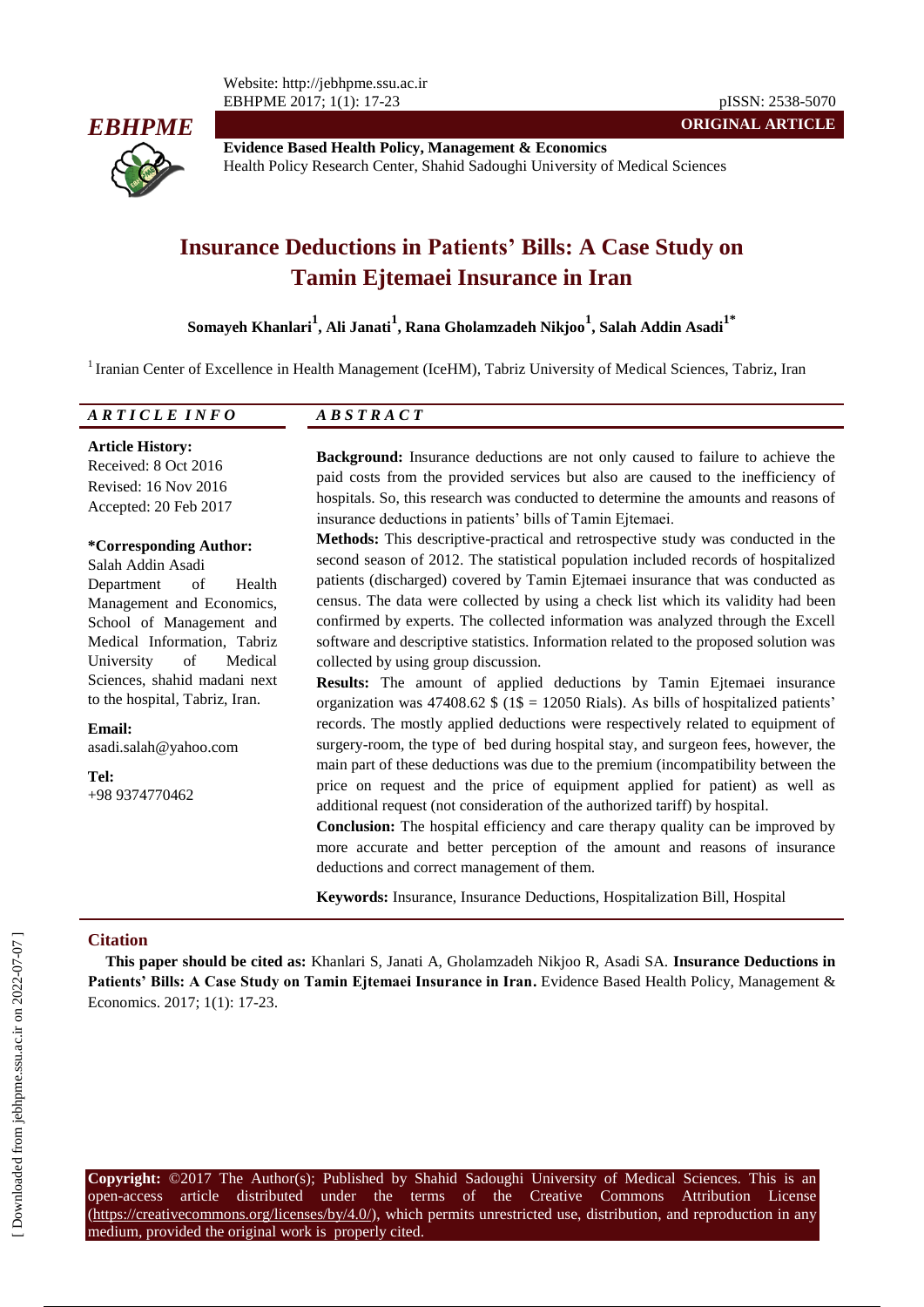# **Introduction**

ne of the issues of concern in developed countries is health resources which always a part of governments' costs has been allocated to it. Nowadays, the health sector is faced with severe difficulties with respect to resource constraints in many countries such as Iran. Therefore, it is necessary to place the optimal use of facilities and improvement of productivity on agenda as an inseparable component of healthcare system management (1). Because hospital is one of the most important provider units of care services in national level, improvement of hospitals' efficiency leads these centers to provide services of higher quality by using available resources (2). One of the most important issues which has always attracted hospital administrators' accuracy and effort is dominance and control on hospital's financial situation and provision of the required resources to manage hospital (3,4). One of the revenue resources of hospitals is provision and sale of services to those insured under the coverage of insurer organizations according to universal insurance law (5). According to this issue, one of the important factors about financial issues of hospitals is a flaw that roots from lack of organization in financial affairs and imposes costs on these centers. One of these additional costs is the one imposed as a result of inattention to regulations notified by insurer organizations on hospitals under the title of "deductions". O

Given that the insurer organizations are committed to pay a part of care costs of insured people in hospitals, a lot of offered services remain unaccounted and without pay due to lack of correct principles in data collection, costs calculation, and failure to submit patients' bills timely (6). In a research conducted by Askari et al. (7), in educational hospitals it was reported that from the sum of hospitalized records' bills, 9.8% had incurred deductions during the research. The highest amount of deductions applied from the requested amounts was 7.12%. In another study, Safdari et al. (8), indicated that the most amount of applying deductions in hospitalization documents are respectively related to test (38.74%), equipment (13.96%), medicine

(11.90%), residence (9.41%), commission (8.76%), and anesthesia (4.56%). While in ambulatory documents this amount was related to visit, test, as well as medicine and much of it was reported to be due to documentation deficiencies.

In the research of Tavakkoli et al. (9), under the topic of "comparative evaluation of deductions of insurance organizations of care services of Tamin Ejtemaei in bills of Shafa educational hospital in Kerman", the mostly mentioned reasons of applied deductions were related to "more than the tariff", "lacks the necessary documents", "add in anesthesia", "add in K operation", and "add in the cost of the operating room".

Nakojima (10) in England also mentioned that the main reason of insurance deductions was due to the fact that staffs did not register actions they carried out, or they registered actions that insurer organizations did not pay money for them. Also, because most of physicians didn't know the cost of prescribed services, the insurer organizations did not pay for them. Non-registration of services because of being busy is one of the cases that occur in most of hospitals and this issue imposes much cost to hospital. So, paying attention to this subject would be effective in prevention of wasting financial resources.

According to the importance of insurance deductions, this research was designed and implemented targeting at determination of the amount and reasons of insurance deductions in the bills of hospitalized patients' records during the second quarter of 2012. This study also aimed to suggest suitable strategies to reduce insurance deductions and finally increase hospitals' efficiency.

#### **Materials and Methods**

This descriptive - practical study was conducted through the retrospective method in a private hospital in Tabriz (city). The research population consisted of all hospitalized patients' records under the coverage of Tamin Ejtemaei insurance during the second quarter of 2012. The research sample was selected in the form of census. So that all bills of hospitalization records sent to Tamin Ejtemaei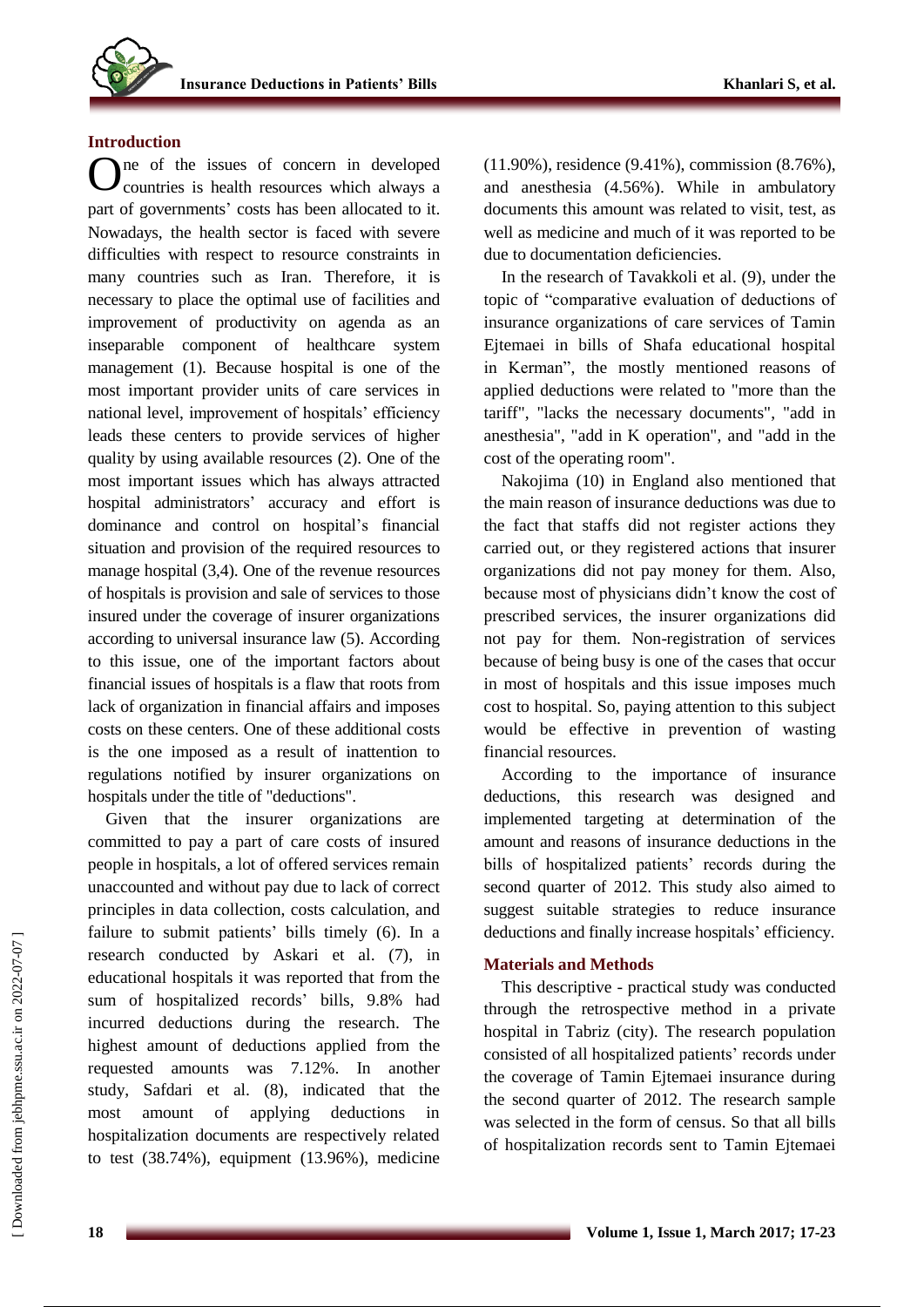insurance by the hospital were studied in the second quarter of 2012.

The number of evaluated records was 1648 totally. A check list was designed by researchers to collect the required information of the research, which was then applied as the data collection instrument after its content validity was checked by 10 managerial experts and professionals in hospital insurance and financial matters (CVR  $= 0.75$ ). The designed check list included the record's number, the hospitalization ward, deduction items (type of the provided services to patients), amount and reason of deduction (after evaluating the bill by insurance expert, reason and amount of deduction is registered with the related items). After data collection, information was analyzed by Excell software.

After analysis of information and determination of results a focus group discussion was conducted in which results of the study were presented by researchers and appropriate strategies to reduce deductions were collected and presented. This session was carried out by presence of the hospital's authorities (hospital manager, hospital matron, chief accountant, financial officer, chief of revenue and discharge unit, secretaries of different wards, insurance experts, and researchers of study). The methodology was so that researchers initially identified the beneficiaries in insurance deductions in coordination with the hospital management, then they invited all participants to a meetings with specification of time and place. The meeting began by giving a presentation and introduction about aim of meeting and laws of focus group discussion. Later, with the guide of researcher, attendees presented their opinions in turn about the roots and inter-organizational reasons of insurance deductions as well as corrective solutions. Researchers also registered and summed up the participants' comments and suggestions and reported them for final confirmation in the meeting.

Further, in the current study all ethical issues were observed based on the Helsinki Declaration.

#### **Results**

Findings of the research showed that the amount of insurance deductions in hospitalized bills of the studied hospital through the second quarter of 2012 was 17.63% of the total requested amount from the insurance organization (Table 1).

The results of the study showed that the highest rates of deductions were respectively related to premiums (31.21%) and consumed equipment (29.35%) of the total amount of deductions. The results also indicated a 19.09% of hoteling deductions (Table 2).

Results of the research showed that the highest amount of deductions (27.68% of total amount of deductions) was related to consume accessories of surgery room due to the additional price (93%) and incompatibility of date in the surgery room equipment paper (6%). The next rank was related to the type of bed in hospitalized days (19.09% of total amount of deductions) and for the reasons of additional price (85%), premium (9%) and deductions of Scientific Council (6%).

The third rank was related to surgeon's commission (16.03% of total amount of deductions) because of additional request (75%) and deductions of Scientific Council (24%). The least amount of deductions based on costing items of hospitalization bills was related to Serum therapy with 0.002% of the total deductions (Table 3).

Moreover, evaluation of the hospitalization wards in terms of deduction amounts showed that the highest rates occurred respectively in male surgery ward 1 (19.68% of total amount of deductions), heart surgery ward (17.62%), female surgery ward (14.41%), NICU (10.06%), obstetrics and gynecology (10.01%). Also, the mean of insurance deductions of hospitalized patients' bills in ICU.OH, heart surgery, ICU, POST CCU, ICU.G and CCU were higher than other parts. Amounts of deductions and their reasons were determined to specify which wards had allocated most of insurance deductions to themselves (Table 4).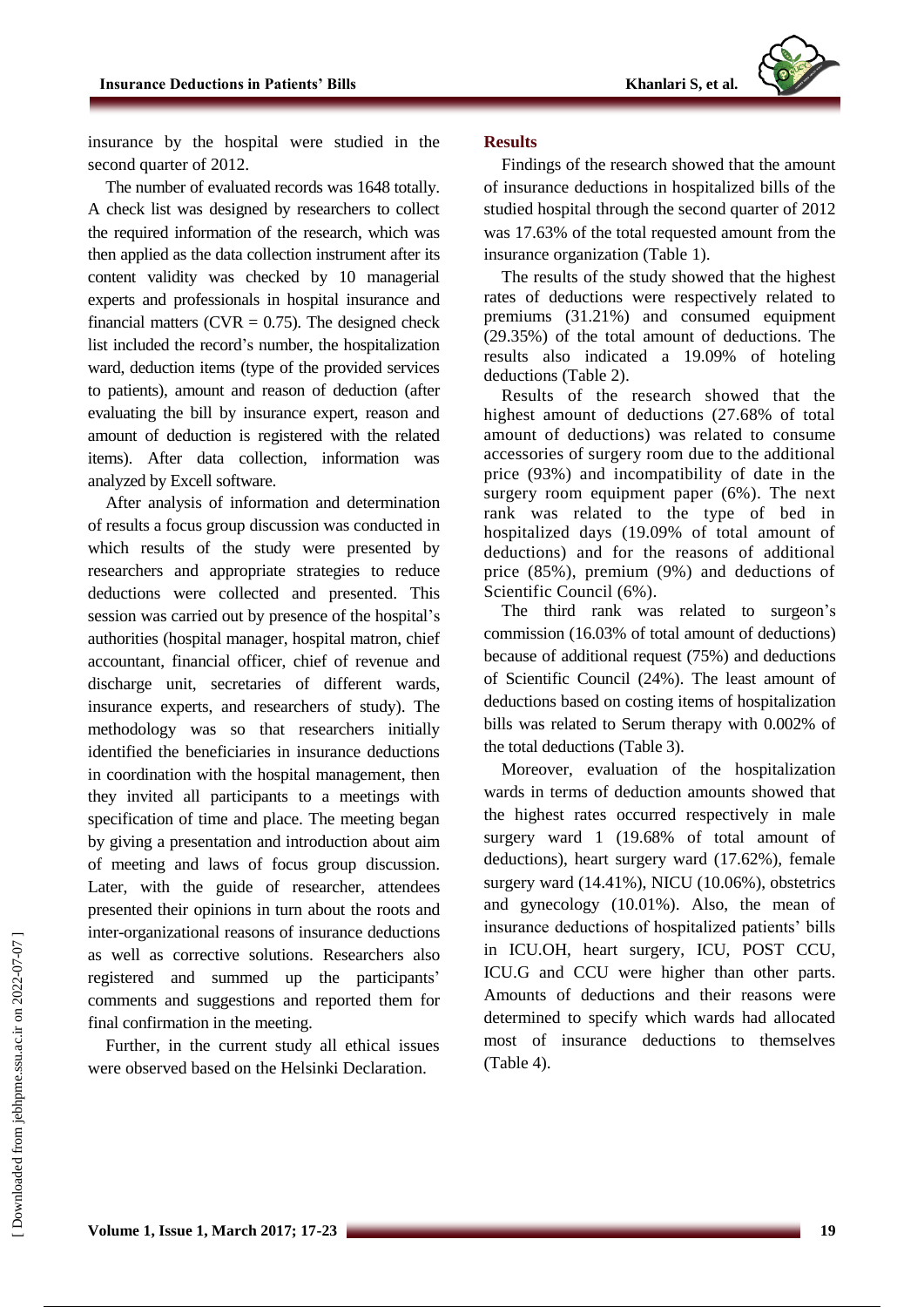| Month                        | Amount requested (\$) | Deductions' amount (\$) | Insurance deductions $(\% )$ |
|------------------------------|-----------------------|-------------------------|------------------------------|
| March-Apri                   | 64532.39              | 13775.74                | 21.34                        |
| April-May                    | 108000.96             | 19672.73                | 18.21                        |
| May-June                     | 95902.16              | 13960.15                | 14.55                        |
| Total amount of three months | 268435.51             | 47408.62                | 17.63                        |

**Table 1.** The rate and percentage of hospital insurance deductions in the second quarter of 2012

#### **Table 2.** Insurance deductions in terms of Bills' items

| Kind of service offered       | Deductions (\$) | Deductions $(\% )$ | Deductions'<br>$average($ \$) | <b>Deductions</b><br>(Standard Deviation) |
|-------------------------------|-----------------|--------------------|-------------------------------|-------------------------------------------|
| Commission                    | 14801.04        | 31.21              | 8.98                          | 24.10                                     |
| Consumed Equipments           | 13917.80        | 29.35              | 7.99                          | 36.01                                     |
| Hospitalization bed per night | 9053.17         | 19.09              | 5.49                          | 39.74                                     |
| Paraclinic                    | 3858.73         | 8.13               | 2.34                          | 9.50                                      |
| Medicine                      | 27.3504         | 7.39               | 2.11                          | 8.36                                      |
| Other services                | 2281.26         | 4.81               | 1.85                          | 24.33                                     |

**Table 3.** Determination of the major causes of insurance deductions in terms of bills' costing items

| Bills' costing items                 | Deductions $(\% )$ | <b>Main reason of deduction</b>   |
|--------------------------------------|--------------------|-----------------------------------|
| Consumed Accessories in Surgery room | 27.68              | Additional cost (93) <sup>*</sup> |
| hospitalization bed                  | 19.09              | Additional cost (85)              |
| surgeon's commission                 | 16.03              | Additional request (75)           |
| surgery room                         | 7.41               | Additional request (75)           |
| surgery room medicine                | 6.88               | Additional cost (93)              |
| laboratory                           | 4.66               | Additional request (39)           |
| MRI                                  | 2.39               | Repeated (98)                     |
| Consultant Physician visit           | 2.38               | Additional request (38)           |
| Assistant surgeon commission         | 1.58               | Additional request (38)           |
| Angiography consumed accessories     | 1.57               | Additional cost (94)              |

\* 93% of the total bills incurred deduction in consumed accessories of surgery rooms due to additional prices

| Table 4. Insurance deductions in hospitalization wards |  |  |  |  |
|--------------------------------------------------------|--|--|--|--|
|--------------------------------------------------------|--|--|--|--|

| Ward's name                      | Number of<br><b>bills</b> | Deductions (\$) | Deductions'<br>average( | <b>Standard</b><br><b>Deviation</b> | <b>Deductions</b><br>(%) |
|----------------------------------|---------------------------|-----------------|-------------------------|-------------------------------------|--------------------------|
| Male surgery ward 1              | 373                       | 9331.54         | 25.02                   | 47.33                               | 19.68                    |
| Heart surgery                    | 22                        | 8354.87         | 379.77                  | 305.12                              | 17.62                    |
| Female surgery                   | 277                       | 6834.72         | 24.67                   | 41.54                               | 14.41                    |
| <b>NICU</b>                      | 313                       | 4770.99         | 15.24                   | 42.57                               | 10.06                    |
| <b>Obstetrics and Gynecology</b> | 390                       | 4746.65         | 12.17                   | 13.09                               | 10.01                    |
| <b>CCU</b>                       | 38                        | 2572.14         | 67.69                   | 208.25                              | 4.78                     |
| <b>ICU.G</b>                     | 29                        | 2564.20         | 88.42                   | 198.93                              | 4.77                     |
| <b>POST CCU</b>                  | 38                        | 2477.14         | 65.19                   | 95.33                               | 4.61                     |
| ICU                              | 18                        | 2452.11         | 136.23                  | 173.28                              | 4.56                     |
| Male surgery ward 2              | 85                        | 2080.06         | 24.47                   | 38.02                               | 3.87                     |
| Maternity                        | 62                        | 729.20          | 11.76                   | 14.53                               | 1.35                     |
| <b>ICU.OH</b>                    | 3                         | 502.66          | 167.55                  | 139.33                              | 0.93                     |

# **Discussion**

Findings of the current study showed that amounts of insurance deductions in hospitalized patients' bills under the coverage of Tamin Ejtemeaei was 47408.62 \$ in the studied hospital, that is 17.63% of total requested amounts by the hospital.

According to conducted evaluations by Dehnavieh et al. (11), the total amount of applied insurance in Firouzgar hospital was 9.70%. In another research conducted by Tabatabaei et al. (12), in Shahid Rajaei hospital of Qazvin, the insurance deductions of Tamin Ejtemaei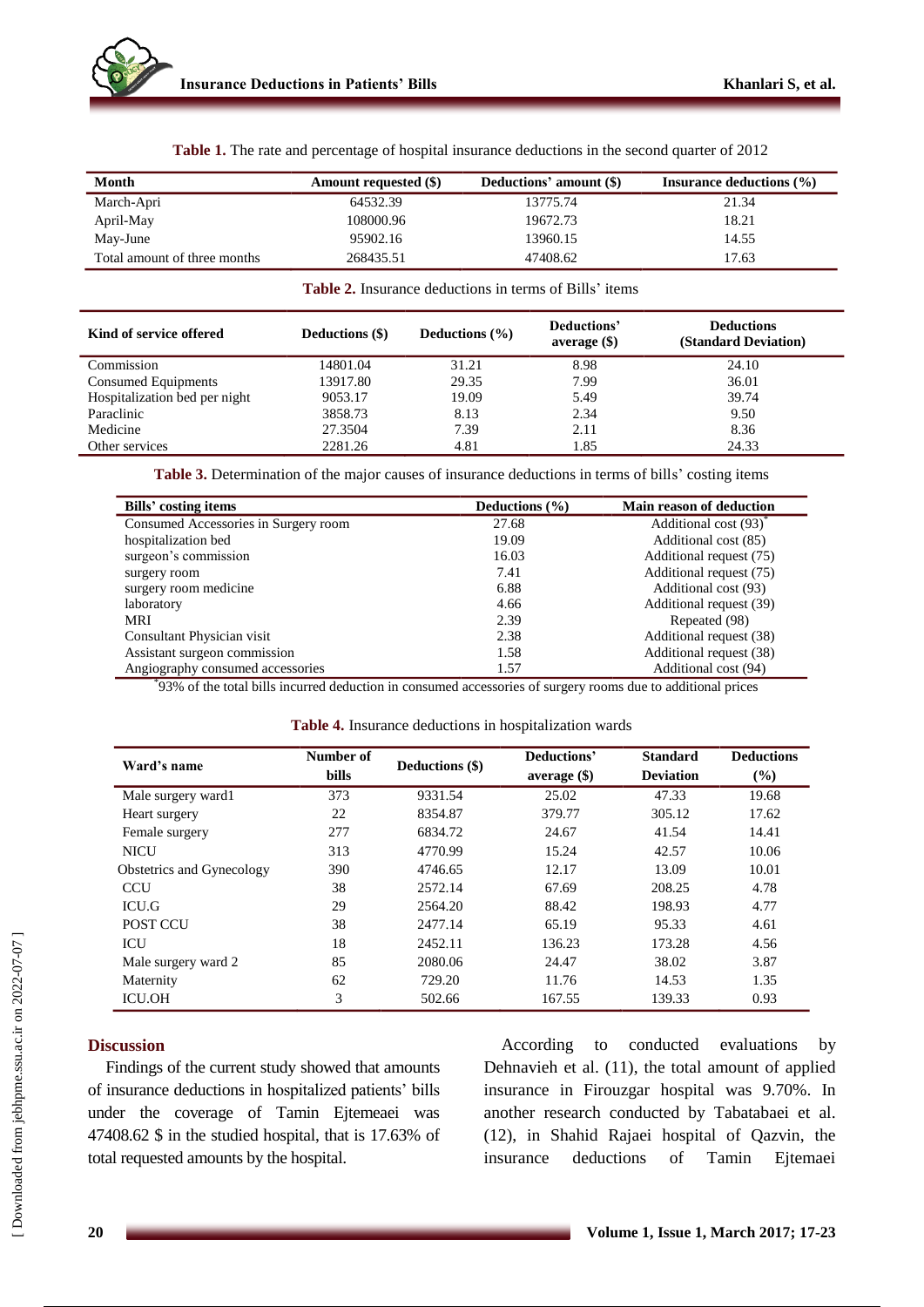

organization were 5.2%. Results of the mentioned researches are inconsistent with those of the present research. The reason seems to be for difference in the type of hospitals' ownership.

Results of the research showed that the most of insurance deductions were respectively related to surgery commission and consumed accessories with 31.21% and 29.35% of deductions' total amounts. Dehnavieh et al. (11), in his research has reported that the costs of hoteling and electrocardiography with respectively 18.09% and 0.1% have the most and the least deductions. Results of the present research showed that hoteling deductions are equal to 19.09% which is consistent with the above mentioned two researches. Askari et al. (7), in a study on educational hospitals of Medical Sciences University of Yazdin, indicated that the most amount of insurance deductions was related to surgery commission that is similar to results of the present research.

The major reasons of insurance deductions are due to premium (incompatibility of the requested price with the price of consumed accessories for patient) and additional requests (not consideration of authorized tariff) by hospital. In a research conducted by Karimi et al. (13), the additional request was mentioned as the main reason of insurance deductions which is consistent with the results of studies carried out in this field. But Fatehi Paykani (14) announced documentation deficiencies of Sina and Firouz Abadi hospitals as the main reason of insurance deductions. Results of this research are not consistent with those of the present study.

Further, evaluation of hospitalization wards in terms of deductions showed that the highest amount of insurance deductions occurred in ward of male surgery 1 (19.68%). However, unlike the obtained results, the statistical tests showed that the mean of insurance deductions in hospitalized patients' bills are higher in ICU.OH, heart surgery, ICU, and CCU wards than other parts.

Orthopedics ward (33%) and general surgery ward (17%) had the highest deductions among other wards based on the research results of Khorrami et al. (15), which is not consistent with the outcomes of present study. The deviant results of this research may due to difference in the type of available wards in two hospitals under investigation (16,17).

Research authors hope that by applying the results achieved from meetings of group discussions, insurance deductions' factors and reasons be removed greatly and more revenue resources be provided for the evaluated hospital.

Despite the strong points of the present research, one of its most important limitations was lack of simple accessibility to the archived records because records had been archived in another place out of insurance organization. However, this problem was solved by collaboration of insurance organization authorities.

# **Conclusion**

In this research the main and general reasons of deductions were premium and additional request which are not considered as waste of resources. To solve the problems, reasons of deductions should be revised again after collection of information. Deductions are clarified while classified as waste of resources and unrealistic revenue, thus many disagreements about incorrect relations with insurer organizations can be prevented. Some deductions also, had direct relation with organizational mistakes such as: incompatibility of date, without date, without supporting documents, without expert's report, etc. rooted from inattention and mistakes of care center staffs. The care center should identify the staff in charge of these deductions by following and clarification of the process of prescription writing. The center is also required to plan the solution for removing these deductions which are usually related with organizational mistakes.

# **Acknowledgments**

This paper is the result of authorized research plan in Student Research Committee of Medical Sciences University of Tabriz. Hereby moral and financial support of this committee is appreciated. Code of this project was 5/46/1185 in 2012.

#### **Conflict of interests**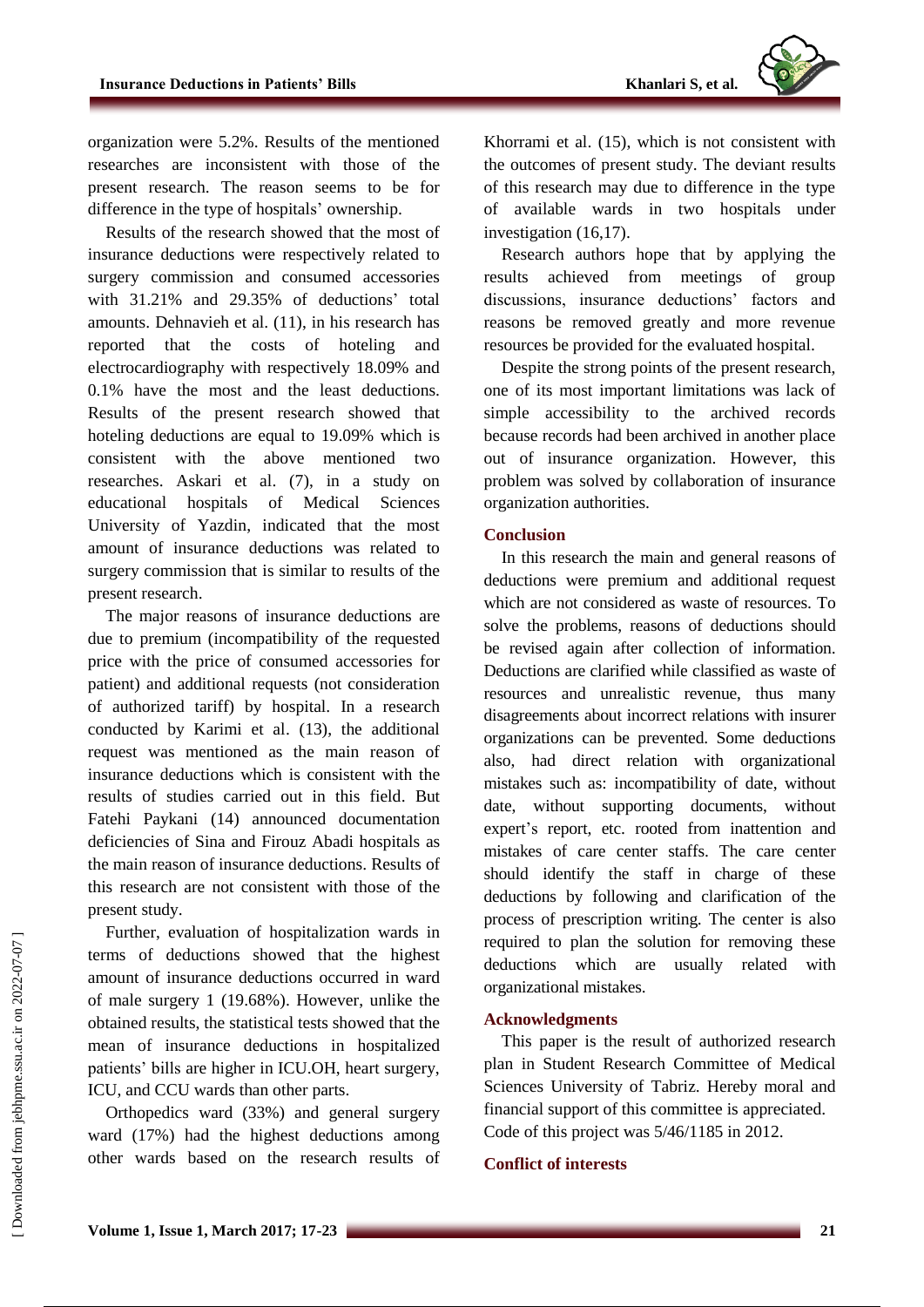

This research does not have any conflict of interest.

# **Authors' contributions**

Janati A, Khanlari S and Asadi SA designed research; Khanlari S and Gholamzadeh Nikjoo R conducted research; Janati A, Khanlari S,

# **References**

- 1) Sheperd D, Hodgkin D, Anthony Y. Analysis of hospital costs: A manual for managers. Switzerland, Geneva: Institute for Health Policy Heller School, Brandeis University; 1998: 24-6.
- 2) Sadaghiani E. Hospital organization and management. 1st ed. Tehran: Jahan-Rayaneh publication; 1998. P. 247-350. [In Persian]
- 3) Bazzoli GJ, Chen HF, Zhao M, Lindrooth RC. Hospital financial condition and the quality of patient care. Health Econ. 2008; 17(8): 977-95.
- 4) Tavakoli N, Saghaeian Nejad S, Rezayatmand MR, Moshaveri F, Ghaderi I. Documentation of medical records and insurance deductions imposed by the department of health services. Health Inf Manage. 2006; 3(2): 53-61. [In Persian]
- 5) Ajorloo Gh. The complete set of rules and regulations for health, care and education.1st ed.Tehran: Hayan; 1997. p. 85. [In Persian]
- 6) Moghadasi P. The causes of deductions in the outpatient version of training centers in Alzahra in 2005 [MSc Thesis]. Isfahan: University of Medical Science Isfahan; 2007. [In Persian]
- 7) Askari R, Dehghan HR, Bahrami MA, Keshmiri F. A survey in causes and rates of under reimbursement bills imposed on admitted patient's under social security insurance in medical teaching hospitals in Yazd province in 2008. JHOSP. 2011; 9(3): 23-8. [In Persian]
- 8) Safdari R, Sharifian R, Ghazi Saeedi M, Masoori N, Azad Manjir Z. The amount and causes deductions of bills in Tehran University of Medical Sciences Hospitals. Journal of Payavard Salamat. 2011; 5(2): 61-70. [In Persian]

Gholamzadeh Nikjoo R and Asadi SA analyzed data; and Khanlari S and Asadi SA wrote the paper. Asadi SA had primary responsibility for final content. All authors read and approved the final manuscript.

- 9) Tavakoli N, Saghaeyan Nejad S, Rezayatmand MR, Moshaveri F, Ghaderi I. Deductions applied by Khadamat-e-Darman insurance company on patients' bills at teaching hospitals affiliated to Isfahan University of Medical Sciences. Health Inf Manage. 2008; 3(2): 53-61. [In Persian]
- 10) Nokojima H. Hospital and health in twenty first century world hospital. The Official Jornal of IHF. 2013; 49(4): 22-44.
- 11) Dehnavieh R, Haji Zadeh M, Najafi B. A survey on the causes and rate of insurance deduction bills with Iranian medical services insurance organization on inpatients' bills in Hasheminejhad and Firoozgar hospitals, 2002. Special Scientific Journal of Healthcare Services Universal Insurance. 2004; 25(7): 70-4. [In Persian]
- 12) Tabatabai S, Kalhor R. The Rates and causes of hospitalization file bills deductions related to the Social Security & medical services insurances in the first half of 2007. Shahid Rajaee Hospital of Ghazvin Journal of Homaye Salamat. 2006; 16(5): 21-3. [In Persian]
- 13) Karimi S, Vesal S, Saeedfar S, Rezayatmand M. The study deductions of insurance bills and presenting suggestions approaches in Seyed Alshohada hospital. Health Inf Manage. 2011; 10(7): 594-600. [In Persian]
- 14) Fatehi Paykani AA. A Study of rates and causes of deductions applied to social security organization submissions Sina hospital and Firouzabadi bills in the first half in 2008 [MSc Thesis]. Tehran: Iran University of Medical Sciences, Faculty of Management and Information Communication; 2010. [In Persian]